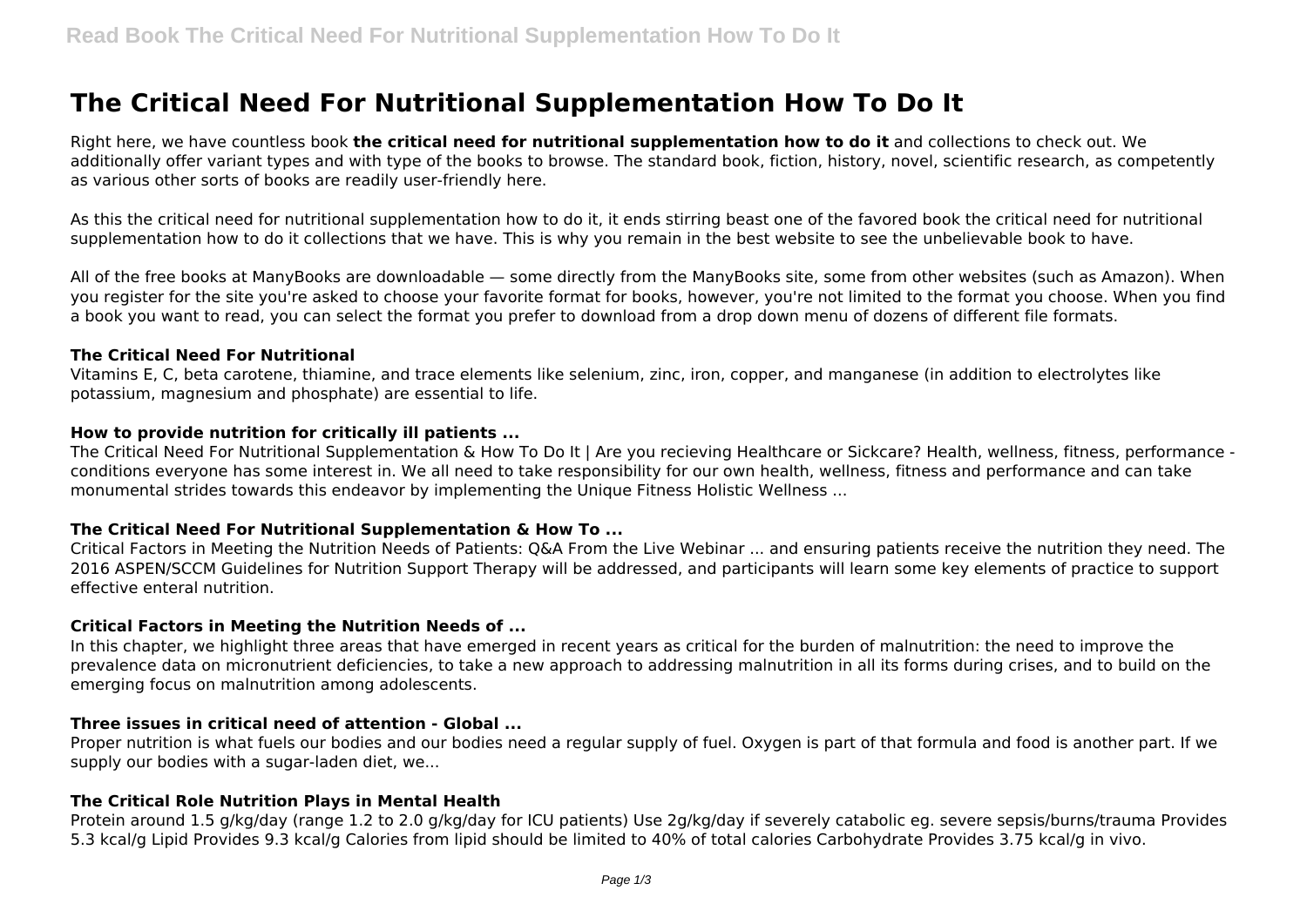## **Nutrition in ICU**

Critical Care Nutrition at the Clinical Evaluation Research Unit (CERU) is dedicated to improving nutrition therapies in the critically ill through knowledge generation, synthesis, and translation. We engage in a broad range of research activities and promote a culture of best practices in critical care nutrition.

## **Home - Critical Care Nutrition**

Amino acids from protein, as well as carbohydrates, contribute to muscle and tendon repair. Energy from nutrients is required for all the body's cells to function effectively. Rebuilding tissues following injury or surgery requires increased protein production that must be fueled by adequate nutritional intake.

# **Critical Care Nutrition for Dogs | VCA Animal Hospital**

1200 milligrams (mg) folate. 600–800 micrograms (mcg) iron. 27 mg. protein. 70–100 grams (g) per day, increasing each trimester. Most pregnant people can meet these increased nutritional needs ...

## **Nutritional Needs During Pregnancy - Healthline**

You and your baby need calcium for strong bones and teeth. Calcium also helps your circulatory, muscular and nervous systems run normally. How much you need: 1,000 milligrams a day; pregnant teenagers need 1,300 milligrams a day. Good sources: Dairy products are the best absorbed sources of calcium. Nondairy sources include broccoli and kale.

## **Pregnancy diet: Focus on these essential nutrients - Mayo ...**

Calcium and vitamin D are important nutrients for maintaining optimal bone health. Your body stands to benefit from getting more calcium and vitamin D as you age. You May Need More Vitamin B12...

## **How Your Nutritional Needs Change as You Age**

Although data vary across studies, available evidence shows that early nutrition intervention can reduce complication rates, length of hospital stay, readmission rates, mortality, and cost of care. The key is to systematically identify patients who are malnourished or at risk and to promptly intervene.

# **Critical Role of Nutrition in Improving Quality of Care ...**

[Please refer to newer 2016 Clinical Guidelines above] Guidelines for the Provision and Assessment of Nutrition Support Therapy in the Adult Critically Ill Patient: Society of Critical Care Medicine (SCCM) and American Society for Parenteral and Enteral Nutrition (ASPEN) JPEN 2009, Vol 33, Issue 3, pp. 277 - 316

# **ASPEN | Clinical Guidelines**

At Kupat Ha'ir, we checked the particulars of the situation, and found that we are dealing with about 20,000 children that need a nutritional safety net, in light of the difficult economic ...

# **Olelim - The nutritional safety net for hungry children ...**

•During critical illness ≥1.3g/ Kg BW protein/d can be delivered progressively. BMI > 30 Aim for 2-2.5g/Kg IBW/ d. Achieve target by day 4 of admission. •Major Trauma ≥ 1.5g/Kg BW, IHD 1.3-1.5g/Kg BW Head Injury 1.5g/Kg BW, CVVH 1.7g/Kg BW Spinal Cord Injury 2g/Kg BW •Muscle